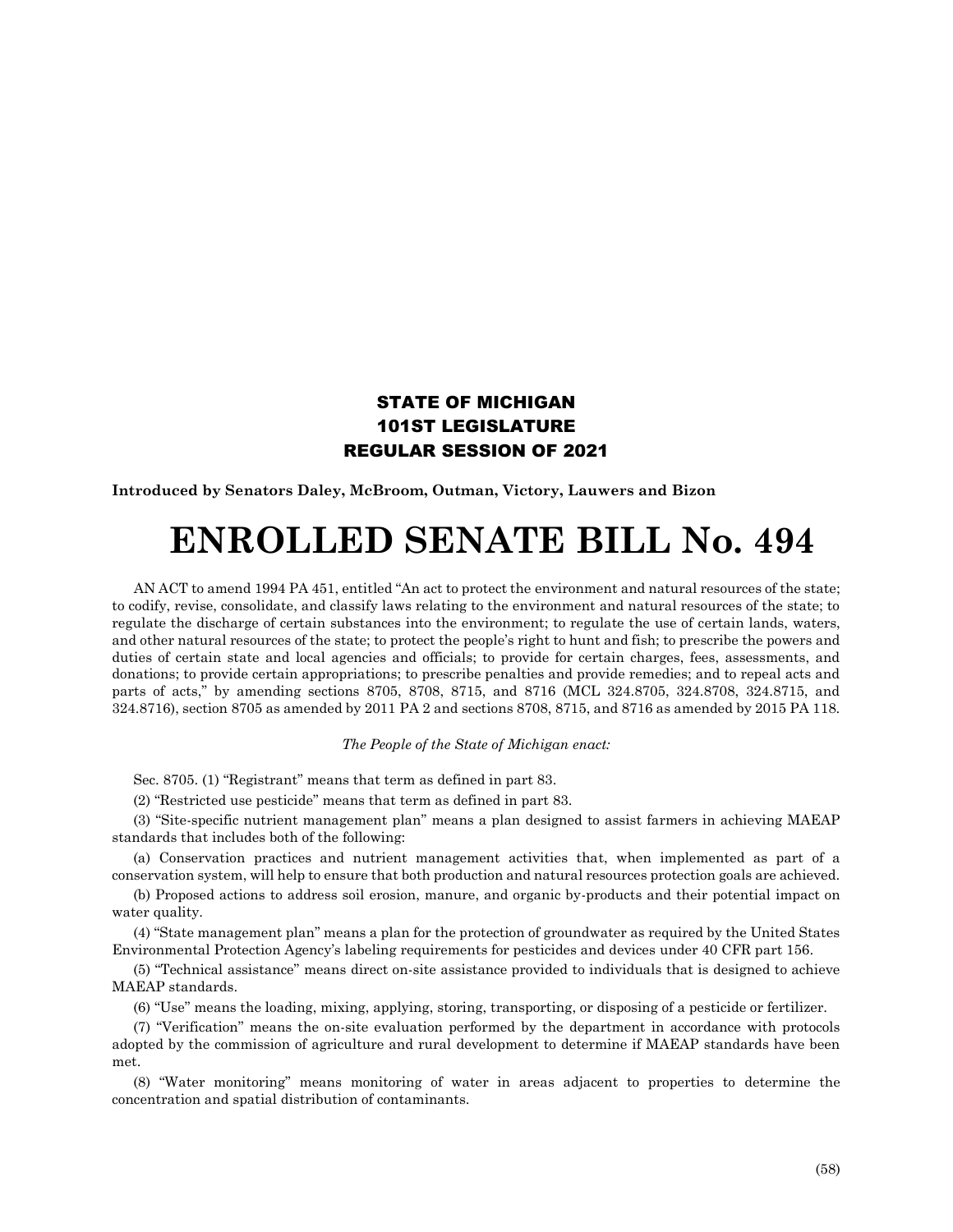Sec. 8708. (1) The director shall establish an environmental assurance advisory council composed of all of the following:

(a) The director of the department of agriculture and rural development.

(b) The director of the department of environment, Great Lakes, and energy.

(c) The director of the Michigan State University Extension.

(d) The director of the Michigan State University AgBioResearch.

(e) Representatives of all of the following as appointed by the director to serve terms of 3 years:

(*i*) The United States Department of Agriculture, Farm Service Agency.

(*ii*) The United States Department of Agriculture Natural Resources Conservation Service.

(*iii*) Conservation districts.

(*iv*) Farmers and other agricultural organizations.

(*v*) Nongovernmental conservation and environmental organizations.

(*vi*) Regulated agricultural industries.

(*vii*) A private consulting forester.

(*viii*) A member of the forest products industry.

(*ix*) A member of the logging profession.

(*x*) Other individuals as determined by the director.

(*xi*) A member representing each regional environmental assurance team established under section 8709.

(2) The council shall be co-chaired by the representative from Michigan State University Extension and a representative from 1 of the farmers and other agricultural organizations.

(3) The council shall advise the director on topics including, but not limited to, the following:

(a) MAEAP standards.

(b) On-site evaluations for verification of specific aspects of a farming operation.

(c) Water quality and environmental monitoring.

(d) Protocols for verification and revocation of verification.

(e) MAEAP activities.

(f) Interagency coordination of conservation programs.

(g) The use of money in the clean water fund created in section 8807 and other funding sources to promote MAEAP and activities to encourage more MAEAP-verified farms.

(h) Options to increase assistance to assist small- and medium-sized farms in achieving MAEAP standards.

(i) The creation of subcommittees as needed to address emerging and ongoing issues.

(j) On-site evaluations of potential environmental, ecological, and economic benefits that can be realized by managing areas of the land that are not utilized for traditional or production agriculture practices.

(4) The council shall do all of the following:

(a) Annually provide recommendations to the director on MAEAP standards and protocols for verification and revocation of verification for consideration by the commission of agriculture and rural development.

(b) Annually submit a report to the department that outlines activities, accomplishments, and emerging issues. The department shall share this report with the agriculture community.

(c) Provide recommendations to the director on the creation of a tiered recognition program for farms working toward MAEAP verification. To qualify for the tiered recognition program, farmers must have completed educational programs, conducted appropriate farm assessments, and implemented conservation practices as approved by the director. The tiers may be used to recognize a farm's movement toward MAEAP verification.

(d) Beginning April 1, 2022, provide biannually, or at the request of the director, recommendations to the director and the legislature on incentives and program modifications to increase participation in MAEAP.

(e) Annually provide recommendations to the director on funding for research projects that address impediments to verification and improve MAEAP practice standards.

Sec. 8715. (1) In addition to the fees provided for in part 83, a registrant shall pay an annual water quality protection fee for each product to be registered. The water quality protection fee is \$270.00 per product. The water quality protection fee is due in the office of the director before July 1.

(2) A registrant shall pay an additional late fee of \$100.00 for each pesticide if the pesticide registration is a renewal registration and the water quality protection fee is received by the department after June 30.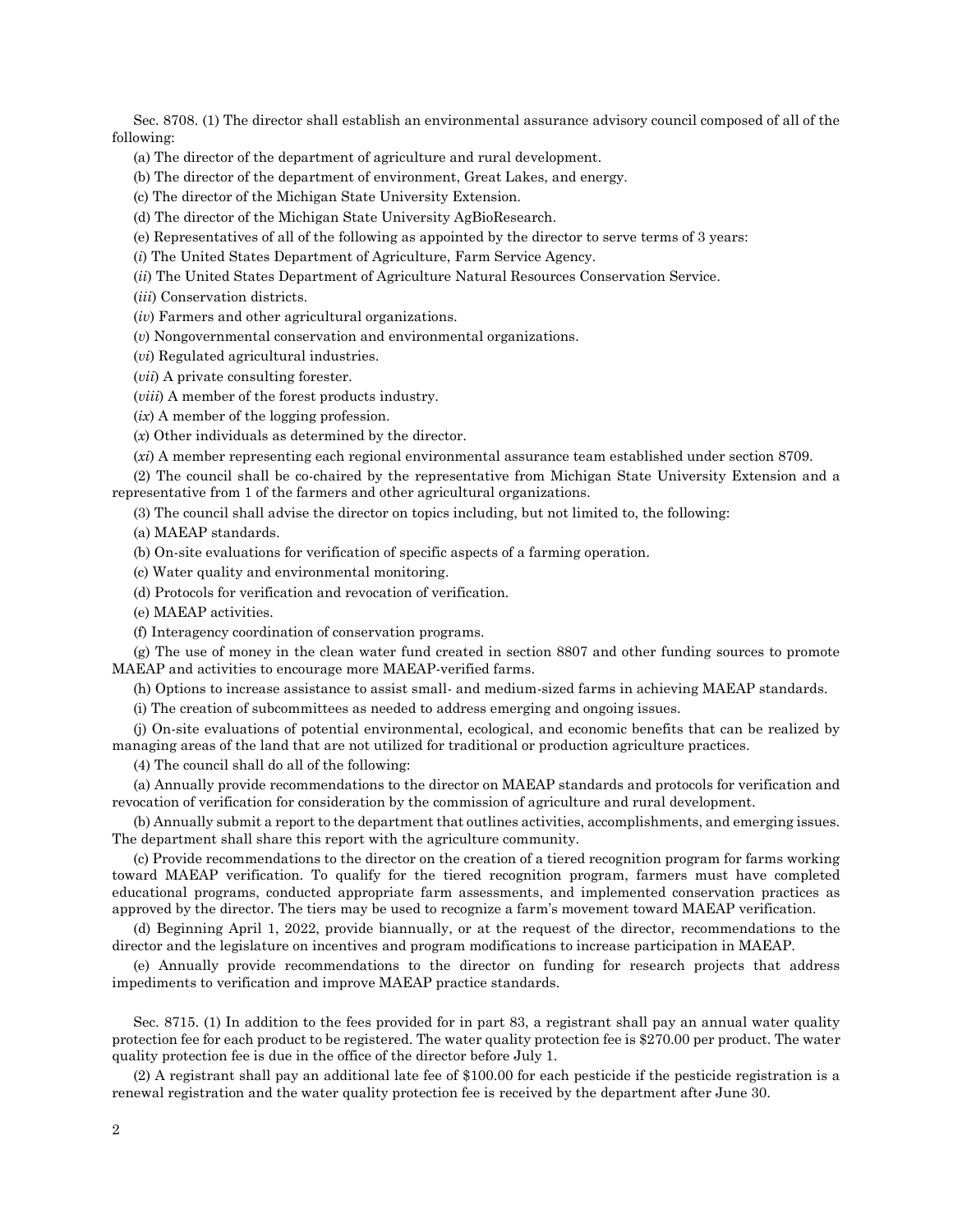(3) A person required to pay a specialty fertilizer or soil conditioner registration fee under section 8505 shall pay an additional \$100.00 water quality protection fee for each brand and product name of each grade registered.

(4) All fertilizer manufacturers or distributors licensed under part 85, except specialty fertilizer and soil conditioner registrants, shall pay the following:

(a) Until December 31, 2015, a water quality protection fee of 1-1/2 cents per percent of nitrogen in the fertilizer for each ton of fertilizer sold.

(b) Beginning January 1, 2016, \$.0005 per pound of fertilizer sold.

(5) The fees collected under this part, including any interest or dividends earned, must be transmitted to the state treasurer, who shall credit the money received to the fund.

(6) Upon the expenditure or appropriation of money raised in this section for any purpose other than those specifically listed in this part, authorization to collect fees in this section must be suspended until the money expended or appropriated for purposes other than those listed in this part are returned to the fund.

(7) The department may audit, or may contract for audits of records that are the basis for fees levied under this section.

(8) This section is repealed December 31, 2025.

Sec. 8716. (1) The freshwater protection fund is created within the state treasury.

(2) The state treasurer may receive money or other assets from any source for deposit into the fund, including general fund general purpose appropriations, gifts, grants, and bequests. The director shall annually seek matching general fund general purpose appropriations in amounts equal to the water quality protection fees collected under section 8715 that are deposited into the fund under this part. The state treasurer shall direct the investment of the fund. The state treasurer shall credit to the fund interest and earnings from fund investments.

(3) Money in the fund at the close of the fiscal year remains in the fund and does not lapse to the general fund.

(4) The department is the administrator of the fund for auditing purposes.

(5) The department shall expend money from the fund, upon appropriation, only for 1 or more of the following purposes:

(a) Direct assistance.

(b) Indirect assistance.

(c) Emergency response and removal of potential sources of water contamination. Expenditures under this subdivision must not exceed \$15,000.00 per location.

(d) Natural resources protection.

(e) Administrative costs. Expenditures under this subdivision must not exceed 20% of the annual appropriations from the fund.

(6) The department shall establish criteria and procedures for approving proposed expenditures from the fund.

(7) Notwithstanding section 8715, if at the close of any fiscal year the amount of money in the fund exceeds \$5,000,000.00, the department shall not collect water quality protection fees for the following year. After the water quality protection fees have been suspended under this subsection, the fees must only be reinstated if, at the close of any succeeding fiscal year, the amount of money in the fund is less than \$2,000,000.00.

(8) The department of treasury shall, before November 1 of each year, notify the department of the balance in the fund at the close of the preceding fiscal year.

(9) As used in this section:

(a) "Administrative costs" includes, but is not limited to, costs incurred during any of the following:

(*i*) Groundwater monitoring for pesticides and fertilizers.

(*ii*) Development and enforcement of natural resources protection rules.

(*iii*) Coordination of programs under this part with the United States Environmental Protection Agency and other state programs with environmental protection responsibilities.

(*iv*) Coordination of programs under this part with the United States Department of Agriculture Natural Resources Conservation Service and state programs with nonpoint source pollution prevention and conservation practice responsibilities.

(*v*) Management of pesticide sales information.

(b) "Direct assistance" includes, but is not limited to, programs that will provide for any of the following:

(*i*) Provision of alternate noncommunity water supplies.

(*ii*) Closure of wells that may impact groundwater, such as abandoned, improperly constructed, or drainage wells.